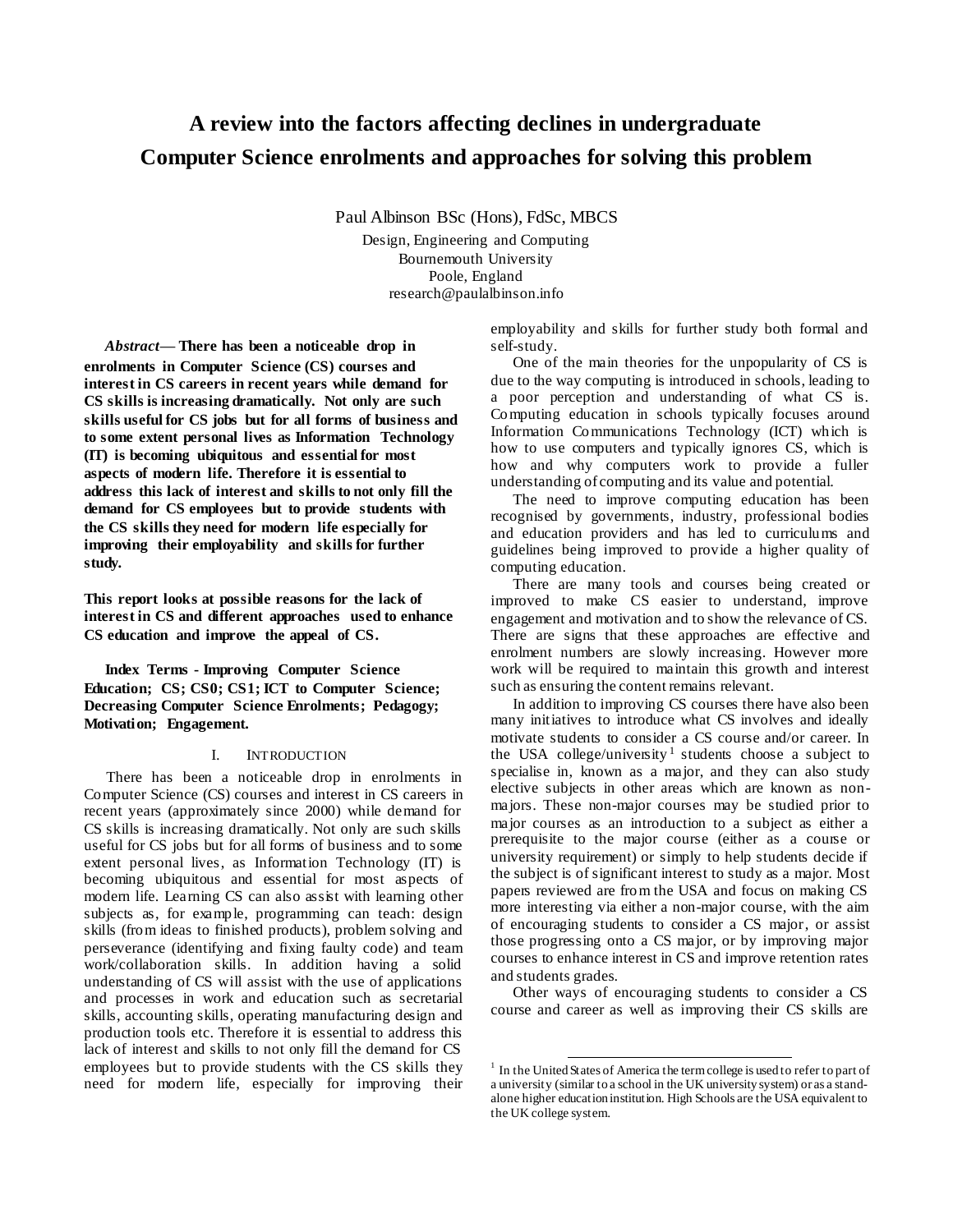summer schools, introductory courses, bridging courses, and school visits/outreach projects.

The remainder of this report looks at these topics in more detail to discover the reasons for the lack of interest in CS and different approaches used to enhance CS education and improve the appeal of CS.

# II. THE ENROLMENT CRISIS

Many papers refer to decreasing enrolments in CS courses which started around 2000. Most papers refer to the findings of the current editions of the Computer Research Association's Taulbee survey<sup>2</sup>. Morelli et al. (2010), Cooper et al. (2010) and Purewal Jr. (2010) consider the results from the 2007-2008 Taulbee survey (Zweben 2009) which shows that from 1995 – 2000 there were significant increases in new CS/CE<sup>3</sup> undergraduate majors<sup>4</sup>. There were significant decreases from 2000 to 2007 with a slight increase in 2008 (see figure 1). The survey also shows that the amount of bachelor's degrees produced follows a similar but slightly smoother pattern, with increases until a dip in 2003, followed by decreases from 2004 and a projected increase in 2009 (see figure 2).

However as mentioned in the survey report and by Cooper et al. (2010) the slight increase in enrolments in 2008 is probably influenced by a change in the way data was collected to include a broader range of CS/CE courses.



Figure 1 – Taulbee Survey: Newly Declared CS/CE Undergraduate Majors (Zweben 2009)



Figure 2 – Taulbee Survey: CS & CE Bachelor's degree production (Zweben 2009)

l <sup>2</sup> http://www.cra.org/resources/taulbee/

Uludag et al. (2011) and Wolber (2011) consider the 2008-2009 Taulbee survey results (Zweben 2010) which shows a small continued increase in CS majors (see figure 3) yet it is still nearly 50% lower than in 2000. However as Uludag et al. (2011) reports in the 2009 survey, the degree production figures continue to decrease; perhaps the increased enrolments aren't affecting this as the new students aren't ready to graduate. In addition the survey shows that the prediction of increased degree production in 2009 was incorrect as the figure decreased, they however predict an increase in 2010 (see figure 4).

These results along with other data prompted many institutions to work on improving the appeal of CS. When we look at the latest Taulbee survey (Zweben 2013) we see a small decrease and stagnation in undergraduate enrolments between 2009 and 2011 and a massive increase in 2012 (see figure 5); in addition since 2009 there has been a steady increase in bachelor degree production (see figure 6) suggesting these initiatives are effective.



Figure 3 – Taulbee Survey: Newly Declared CS/CE Undergraduate Majors (Zweben 2010)



Figure 4 – Taulbee Survey: CS & CE Bachelor's degree production (Zweben 2010)

<sup>&</sup>lt;sup>3</sup> Computing Engineering

<sup>&</sup>lt;sup>4</sup> There was however a slight decrease in 1998.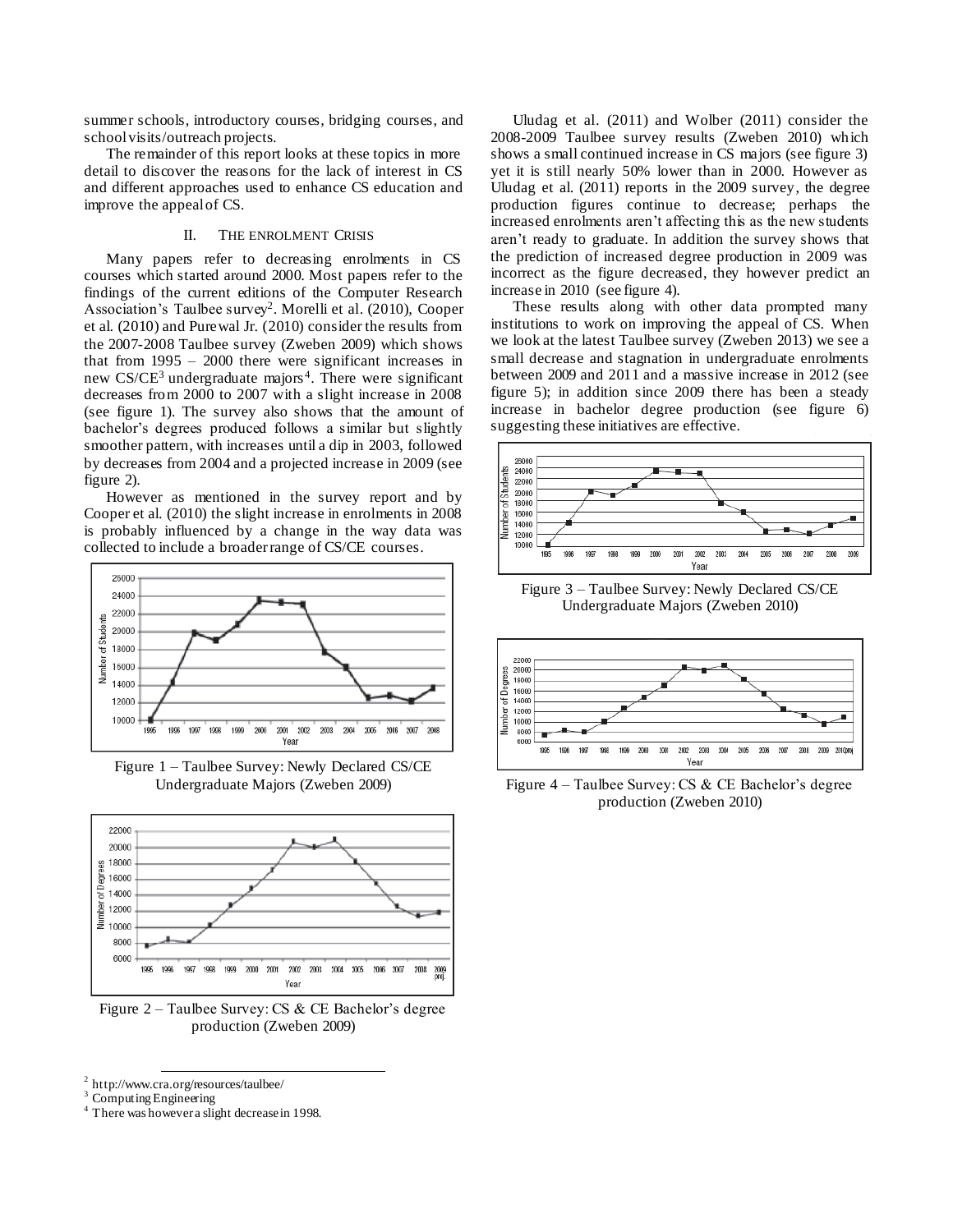

Figure 5 – Taulbee Survey: Newly Declared CS/CE Undergraduate Majors (Zweben 2013)



Figure 6 – Taulbee Survey: CS & CE Bachelor's degree production (Zweben 2013)

Other papers also discuss other data around enrolments which show similar results. Malan (2010) explains the enrolments for Harvard's CS50 CS course which has similar levels to the national figures shown in the Taulbee survey with enrolments rising from 1993, peaking in 1996 before reducing in subsequent years with sudden massive drops in 2001 and 2002; these rises and falls correspond to the start and end of the dot-com boom/bubble when a lot of money was made and subsequently lost with internet start-ups, hence interest in CS was sparked and lost accordingly. Their enrolment rates slowly increased until 2006 when they improved the course content to being more relevant and appealing resulting in subsequent sharp enrolment increases (see figure 7). Sahami et al. (2010) also reports similar drops in enrolments at Stanford between 2001 and 2006.



Figure 7 – Enrolments in Harvard's CS50 course (Malan 2010)

The lack of interest in CS is a potential crisis as there is an ever increasing demand for CS skills not only for CS jobs but for use in most jobs, due to IT being essential for the running of modern businesses. Egan (2010) discusses the problem and how U.S. Department of Labor (2007) surveys suggest that jobs in the computing industry will increase dramatically by 489,000 jobs between 2006 and 2016 while CS graduate rates remain low.

## III. POSSIBLE REASONS FOR LACK OF INTEREST IN CS

## *A. Outsourcing*

Sahami (2007) and Sahami et al. (2010) speculate that the health of the technology economy and increases in outsourcing jobs may discourage students from considering a CS career. However they note that a more detailed analysis of such factors by Aspray et al. (2006) shows how outsourcing hasn't resulted in a net loss due to an overall increase in IT jobs. Therefore any reduced enrolments would be due to a perception of reduced jobs rather than actual job reductions.

#### *B. CS isn't cool*

Various papers discuss how CS is often poorly perceived and understood and how courses should be modernised and portray the value, relevance and appeal of CS, ideally with real-world examples. Malan (2010) hypothesised that the problem with enrolment decreases in Harvard's CS50 introductory CS course for both majors and non-majors was due to the courses design and the students' perception of it. The design of the course was seen as a problem as the content may be seen as dated, especially with students being more aware of technology and having modern technology such as smartphones, laptops etc. They also assumed that the workload and perceived difficulty of the course is a reason for its unpopularity. They concluded that the course needs to be redesigned to include more modern content and make it more accessible, motivating and appealing to students. They ideally wanted to recreate the large increase in CS enrolments that external factors like the dot-com boom/bubble created, but with internal factors such as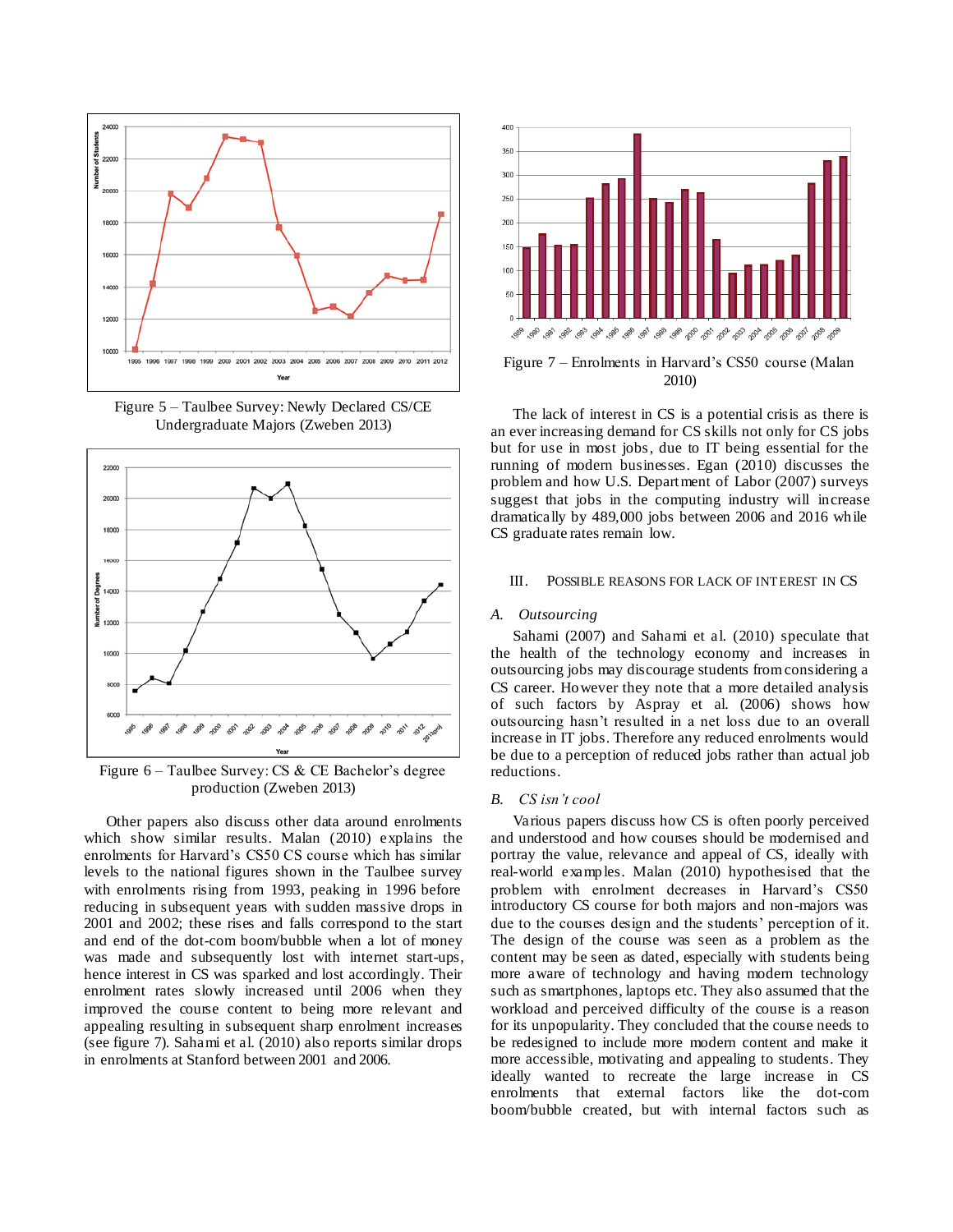improved course content which will hopefully maintain interest longer. They reorganised the course structure, modernised the content and where possible linked it to realworld problems/scenarios. For example starting with a simple "hello world" programming example<sup>5</sup> is not a very exciting/motivating first lesson for a modern course; when computing power was limited and less graphical this was fine but in the modern world it seems very dull. The new course has the same level of complexity and workload but is more accessible and friendly to make it less daunting/scary to encourage more students to realise that the course is suitable for them. This approach is vital when teaching nonmajors as well as majors, as students will have varying preexisting CS skills and experience, so content needs to be approachable yet significantly complex to accommodate varied skill levels. They found the improvements increased interest in CS and made the course more appealing and increased enrolments as well as enrolments of subsequent courses.

Kurkovsky (2007) also refers to there being many misconceptions about CS as their study showed students do not understand what CS is, feel it is more difficult than other subjects and often consider it as "nerdy" and "not cool". It is particularly difficult to change these opinions of non-CS majors (students studying CS as a non-major course and are probably only studying an introduction to CS course as a requirement of their major course) as they probably have little interest in the subject. They explain how CS courses for non-majors are typically either computer literacy (how to use computers such as using office applications) which doesn't include programming or a "CS 0" course (how computers work) which includes a comprehensive overview of CS and usually introduces programming. They also discuss the value of teaching programming to non-CS majors including research for and against the point. One approach mentioned is to highly tailor programming content around specific industries as proposed by Forte and Guzdial (2005) who also evaluate the value of programming for non-CS majors.

# *C. Other reasons*

Carter (2006) considers the reasons for why enrolments for CS majors are reducing across the USA and why students with an apparent aptitude for CS, such as high-school calculus and pre-calculus students, avoid CS as a major and whether reasons vary by gender. As with other studies they observed massive drops in CS major enrolments and considered similar hypotheses to explain this (outsourcing, the dot-com bust, negative perceptions of CS, lack of or incorrect information on what CS is, gender differences etc.). They also assume that high schools are not introducing CS to their students and they have little understanding of what CS is; from examining course catalogues they found there was little or no CS content. They surveyed high school calculus and pre-calculus students as maths success is typically a predictor of CS success, to establish possible reasons for why these ideal students aren't enrolling and whether the reasons

vary by gender. The results confirmed that high-school students lack computing experience and do not fully understand what CS involves. The main reasons for avoiding a CS major were the same for both genders and were the misconception that CS involves working with a computer all day, or they had already chosen to study a different course. The main reasons for studying CS varied by gender; men state computer games as their main influence/interest whereas women saw CS skills as being useful for other fields. Potential earnings were not a consideration.

# IV. CS RATHER THAN ICT

One of the theories for why CS is misunderstood and unpopular is the way computing is introduced in schools. Traditionally Information and Communication Technology  $(ICT)$  is taught, which is how to use computers<sup>6</sup>, rather than CS which is "the study of the foundational principles and practices of computation and computational thinking, and their application in the design and development of computer systems" (Naace, ITTE, and the Computing at School Working Group 2012, p.1)<sup>7</sup>. This neglect of CS in computing introductions fails to explain the fundamental principles of computing and show the relevance of CS. It creates a poor impression of CS and can fail to motivate students to pursue further CS study and careers. This problem has been recognised by the UK government who are scrapping the ICT GCSE and are proposing a new computing curriculum and GCSE (Department for Education 2013). The curriculum is for key stages  $1 - 4^8$ and provides a more complete computing education and aims to provide a solid understanding of CS and ICT required for industry and further study. It includes fundamentals of CS, computational thinking and evaluating and using ICT.

A similar approach is being taken in the USA where a National Research Council review into IT literacy as requested by the National Science Foundation (Lin 2000) concluded that computer literacy (a.k.a. ICT) should be replaced by IT fluency (a.k.a. CS). They explain how as modern computing changes regularly, computer literacy skills (how to use current applications) soon become obsolete. However as IT fluency teaches computing fundamentals and principles it provides more flexible skills to expand knowledge and adapt to changes; for example a user may not completely understand a program but has the skills to learn it themselves.

Scott Hilberg and Meiselwitz (2008) explain how, due to the importance and prevalence of IT in modern life, it is essential for students to have IT/ICT fluency skills. However, despite growing up with modern IT there are concerns that students lack these skills; they reference previous research supporting this. They also say how students' consider their ICT fluency skills as good (faculty

l

l  $5$  Traditionally programming tutorials begin with how to create a program to write "Hello World" to the screen.

<sup>&</sup>lt;sup>6</sup> Students are typically only taught how to use the Microsoft Office suite of office applications and similar basic computer uses such as web browsing.

Naace, ITTE, and the Computing at School Working Group (2012) provide a more in-depth comparison of ICT and Computer Science.

This is the entire UK school system from ages 5-16.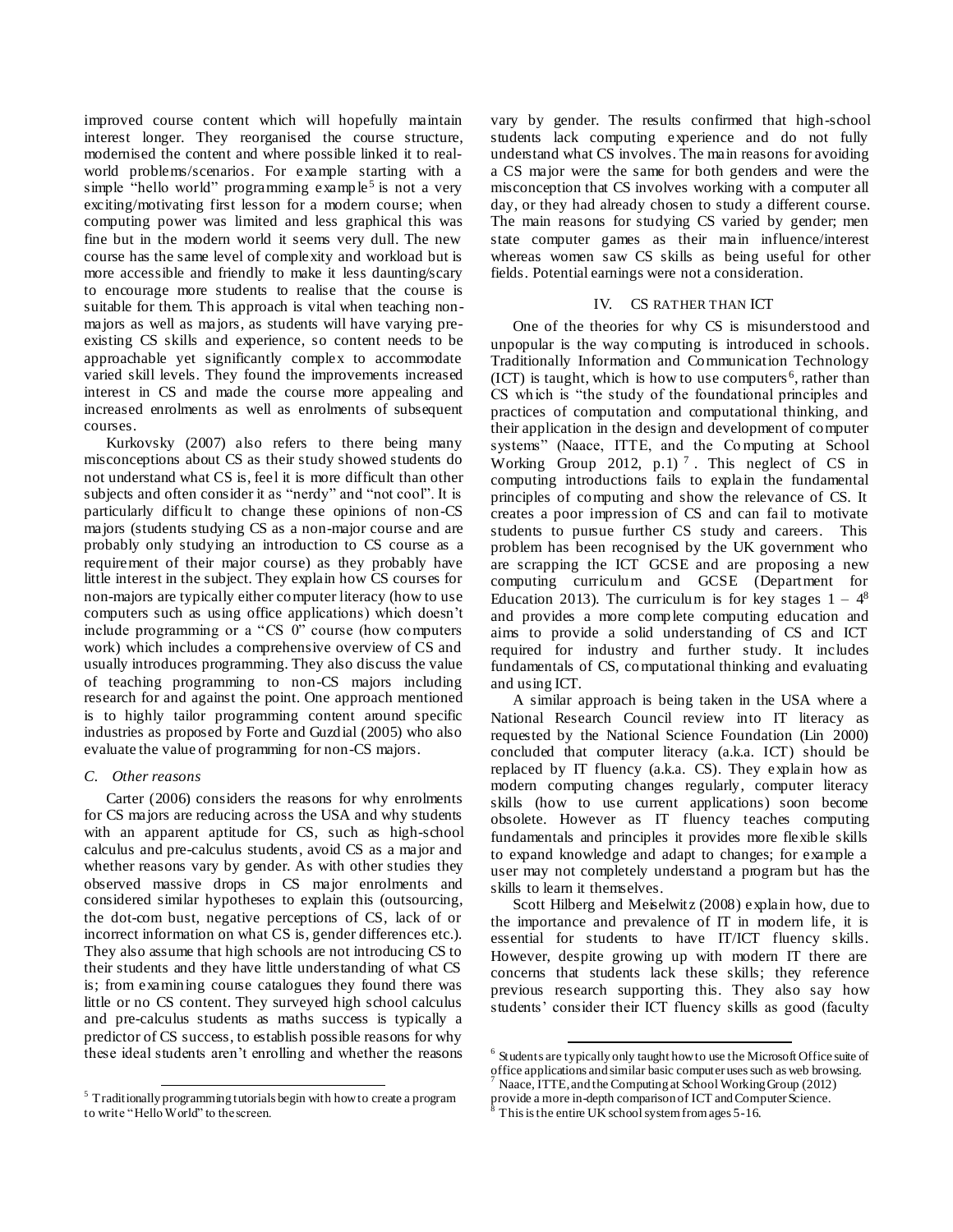and administrators commonly make similar assumptions) yet actual ICT results are typically lower. They investigated perceived knowledge via a survey and actual knowledge using an Educational Testing Service's ICT Literacy Assessment. Results show the mean score was 158.20 which is just over half the possible marks (53.79%) and shows that most students have poor ICT fluency skills. The majority of the students (73%) were overly confident of their ICT skills and achieved lower scores than their perceptions. Also those who overestimated their skills were more than double those who underestimated their skills (26%). The low ICT fluency skills observed are despite more than three quarters (79.8%) of undergraduates having had past ICT training which indicates current ICT training is not sufficient for teaching the required ICT fluency skills. They conclude that the ICT curriculum needs evaluating to ensure students have the required ICT fluency skills.

Dougherty (2003) also explains the need for students to be fluent with IT due to its importance and prominence in the modern world and because it is always changing. There have been previous attempts to teach the required IT skills for the workforce which initially started by concentrating on IT literacy. However literacy is not scalable enough to take into account the constantly changing nature of IT and training changed to focus on IT fluency. They then discuss and define IT fluency and reference related reports. They also explain how many colleges and universities have been creating computing courses for non-majors (with references to examples) and how the ACM/IEEE Computing Curricula 2001 (ACM/IEEE CS Joint Task Force on Computing Curricula 2001) identifies the need for IT fluency in CS courses. They then discuss the IT Fluency (ITF) Framework (Dougherty et al. 2002) which is "a case study template that can be used to design and implement a set of laboratory exercises in a field outside of computing with non-trivial usage of IT" along with how they used it within their "The World of Computing" course at Haverford College<sup>9</sup>. This was implemented as 1 day of IT fluency lessons based around an economics case study. They explain the day's assessments and a survey conducted to assess its effectiveness. They conclude that the day's lessons went well but they felt it would be more effective if they could expand it to at least 2 days to allow the addition of some brief examples and more time to absorb the content and clarify queries. Unfortunately only 10% of students managed to repeat the demonstration on their own and many of these needed significant help to achieve this. Student feedback was positive but students were confused by some of the survey questions so they couldn't draw solid conclusions from it. They feel it is worth repeating the use of the ITF framework but will make some minor changes such as adding a second case study on psychology.

## V. GOVERNMENT AND INDUSTRY SUPPORT

The value of CS has been recognised by governments and industry; in addition to the aforementioned new computing curriculum and focus on CS rather than purely

l

ICT there are many initiatives to improve CS teaching (including ICT content). These initiatives are supported by many schools, universities, governments and industry including BCS, Google, Microsoft, Facebook and many more. The Computing at School working group/initiative (CAS) brings together educators and industry to work on improving CS and share knowledge. CAS has worked with the BCS Academy to create the Network of Teaching Excellence in Computer Science. The network helps educate teachers to increase the level of CS teaching. It includes such initiatives as universities training school teachers so they can provide their students with the skills required for college and university CS courses. There are similar initiatives around the world such as the focus on IT fluency in the USA. Other examples are computer clubs and programs/applications to introduce children to CS (this is typically via programming) such as Code Club  $10$ , Code.org<sup>11</sup>, Google Computer Science for High School<sup>12</sup> and Google Summer of Code<sup>13</sup>. In addition there are plenty of other resources such as online courses like Coursera<sup>14</sup> and Khan Academy<sup>15</sup> designed to make learning accessible to all.

#### VI. POSSIBLE SOLUTIONS

With a clear need to enhance students' perception of CS and create appealing CS courses, many different approaches/solutions have been investigated.

## *A. Tailored courses*

Forte and Guzdial (2005) explain how like many institutions Georgia Institute of Technology (Georgia Tech) requires majors and non-majors to study an introductory CS course and such courses have difficulty engaging non-CS students. As a possible solution they introduced two tailored introductory CS courses for non-majors (students interested in or majoring in certain non-CS areas) as an alternative to their traditional course "Introduction to Computing". The tailored courses are "Introduction to Computing for Engineers" (tailored for engineers) and "Introduction to Media Computation" (tailored for non-CS and nonengineering students). They hope by showing students how CS is relevant for their chosen industry they will see the value of CS and find it more understandable and interesting. Also the tailored approach creates a more balanced class of peers with similar skills, backgrounds and interests which helps with students' comfort and confidence. They ensured the content and especially the chosen programming language was relevant to the audience and is useful in their chosen careers; for example Java is typically used by engineers. Also learning objectives and assessments need to be considered to take into account the new content and the audience. They found these new courses were much more effective than the traditional course with more students

<sup>13</sup> https://developers.google.com/open-source/soc/

 $9<sup>9</sup>$  It was seen as impractical to base an entire course on the ITF framework.

l  $10$  http://www.codeclub.org.uk/

 $11$  http://www.code.org/

<sup>12</sup> http://www.cs4hs.com/

<sup>&</sup>lt;sup>14</sup> https://www.coursera.org/

<sup>15</sup> https://www.khanacademy.org/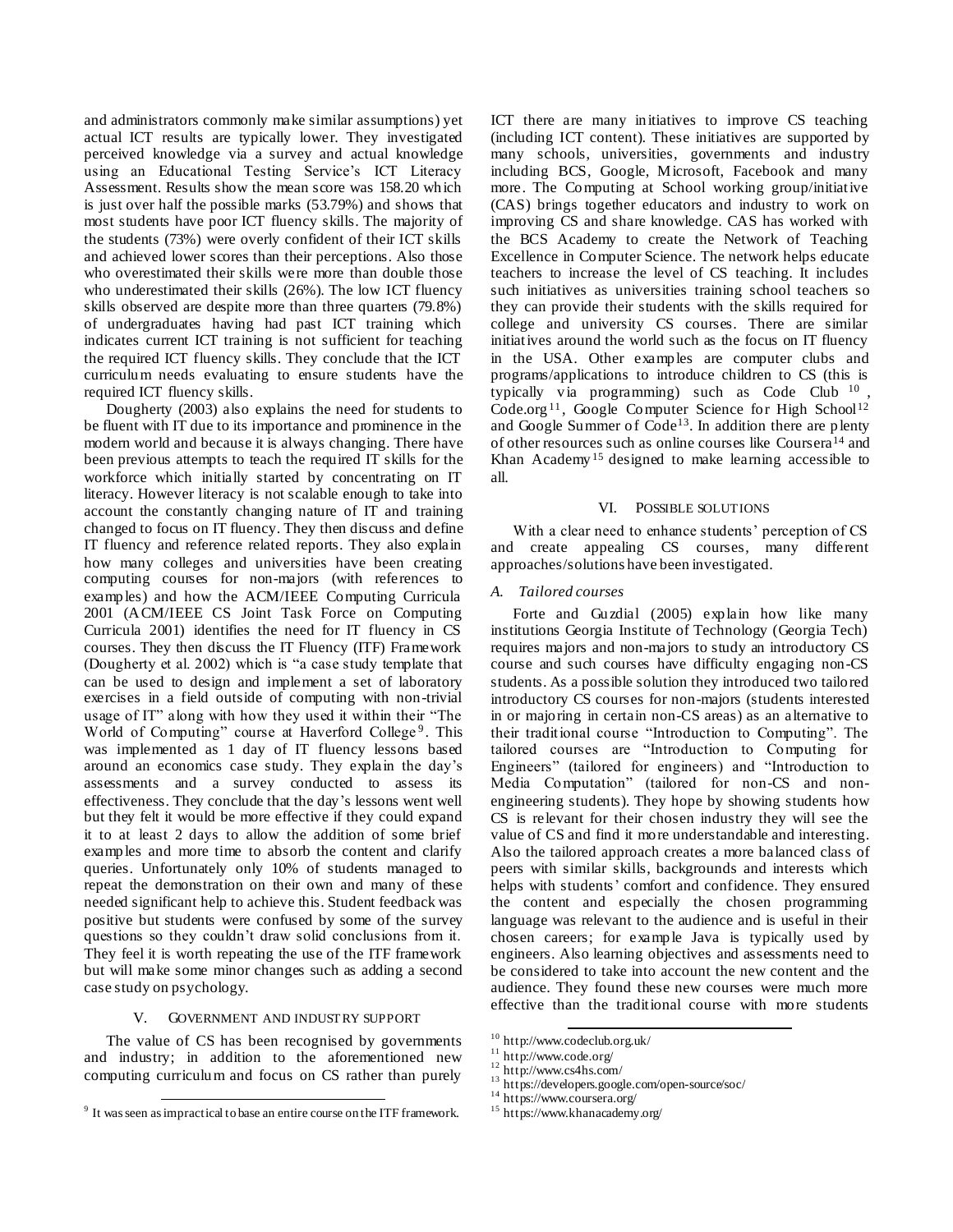completing and passing the courses and they received more positive (and less negative) feedback with many students wishing to study another tailored course.

### *B. Improving and modernizing courses*

Sahami et al. (2010) explain how despite significant evolution of computing in the last 30 years the CS curricula hasn't adapted accordingly. With this in mind and a noticed reduction in CS enrolments, Stanford University redesigned its CS curriculum to modernise it. Their goals were: to add flexibility to adapt content to keep it relevant, include modern content and highlight future developments, emphasise the breadth of potential CS areas, provide options for exploring areas in depth, and show the diversity and multi-disciplinary nature of CS. The restructured curriculum contains:

- Core units provide a solid foundation for the course and cover CS fundamentals and principles along with topics to explain modern concepts which could form the basis for future computing developments.
- Depth concentration in a track area Students can choose units in the area they wish to concentrate on/specialise in as well as related multi-disciplinary content.
- Elective units provide students with a choice of units designed to provide more depth and breadth and take advantage of multi-disciplinary ties.
- Senior project The students finish the course with a development or research project.

This format provides flexibility and offers students multiple options/tracks and makes it easier to adapt the course content to remain relevant as IT changes. The flexibility also allows for links with other disciplines to be created, and in some cases working/linking with other departments to achieve this, to show the impact CS has in other areas/disciplines; coverage of the multi-disciplinary nature of CS is rare in other courses. They hope this broader scope will enable students to see more relevance to CS and how it can be used in many areas of industry. The new curriculum had already proved popular after just one year of availability and helped with the noticed 40% increase in major applications. Student feedback was generally positive but they felt that there was a lack of programming which will be addressed in future. The course has also had positive feedback from industry and other universities.

As previously mentioned, hypothesised problems with perception and design of the CS50 course at Harvard (Malan 2010) led to the conclusion that the course needed improving and modernising. The improved course has seen significant increases in enrolments and the majority of the increase has been female students. The course previously contained a lot less female students than male students, so this increase is very encouraging for a more balanced class. It has even increased enrolments in subsequent CS courses, one increased 33% and another increased 122%!

### *C. Focusing courses around a current trend*

Some institutions have tried to increase course popularity by focusing them around a current trend. Purewal Jr. (2010) explains how there are signs of CS enrolments increasing but this could be short-lived if it is because of a current trend (e.g. social networking). They explain how CS courses could be based around trends and as new computing trends emerge and others lose appeal (for example social networks are replaced by a new trend) they should be refocused accordingly. They believe this approach can maintain and increase CS enrolments and student diversity. The paper focuses around improving the "Communications Technologies and the Internet" introductory CS (CS0) course at the College of Charleston with a focus on social networks due to their current popularity and use of the latest technologies and concepts. They explain the common objectives of CS0 courses and how they believe an additional objective should be added covering "the current ethical, social and legal implications of the growing ubiquity of and increased reliance on technology". They then explain their course and how it meets these objectives. They reflect on the success of the course and conclude that overall it has been successful. A particular highlight that proves the course's relevance was, as the course was being taught, many articles were being published in related areas. This allowed the course to have up to date content to discuss and as technology frequently changes this was very valuable for making the course relevant and current. Student feedback showed there was significant enthusiasm for the course and its contents.

Similarly Kurkovsky (2007) explains the "Introduction to Internet Programming and Applications" course at Central Connecticut State University which introduces the fundamentals of computer programming focussing around the internet and its impact on society. They hope by basing it around a well-known area (the Internet) it will be relevant and motivating for all and make CS more understandable for non-CS majors. Many CS concepts such as network architecture, algorithms, programming etc. can be made more understandable by relating them to the Internet. They found the course was useful for helping increase understanding of CS and motivation to study it.

#### *D. Make programming more accessible*

Programming can be difficult for undergraduates to understand especially for non-CS majors and/or those with limited prior experience. Traditional text-based programming languages like Java and C++ can be very confusing as the syntax used isn't easy to interpret and almost looks like a foreign language. This means students not only have to understand programming concepts but they need to interpret programming syntax. To make introducing programming easier, many visual programming tools/environments were created such as Scratch <sup>16</sup> , App Inventor<sup>17</sup> and Alice<sup>18</sup>. These allow programs to be created by dragging components into the tool instead of writing specific syntax. These components are programming elements such as loops, variables etc. and only fit together

l

<sup>&</sup>lt;sup>16</sup> http://scratch.mit.edu

<sup>&</sup>lt;sup>17</sup> http://appinventor.mit.edu

<sup>18</sup> http://www.alice.org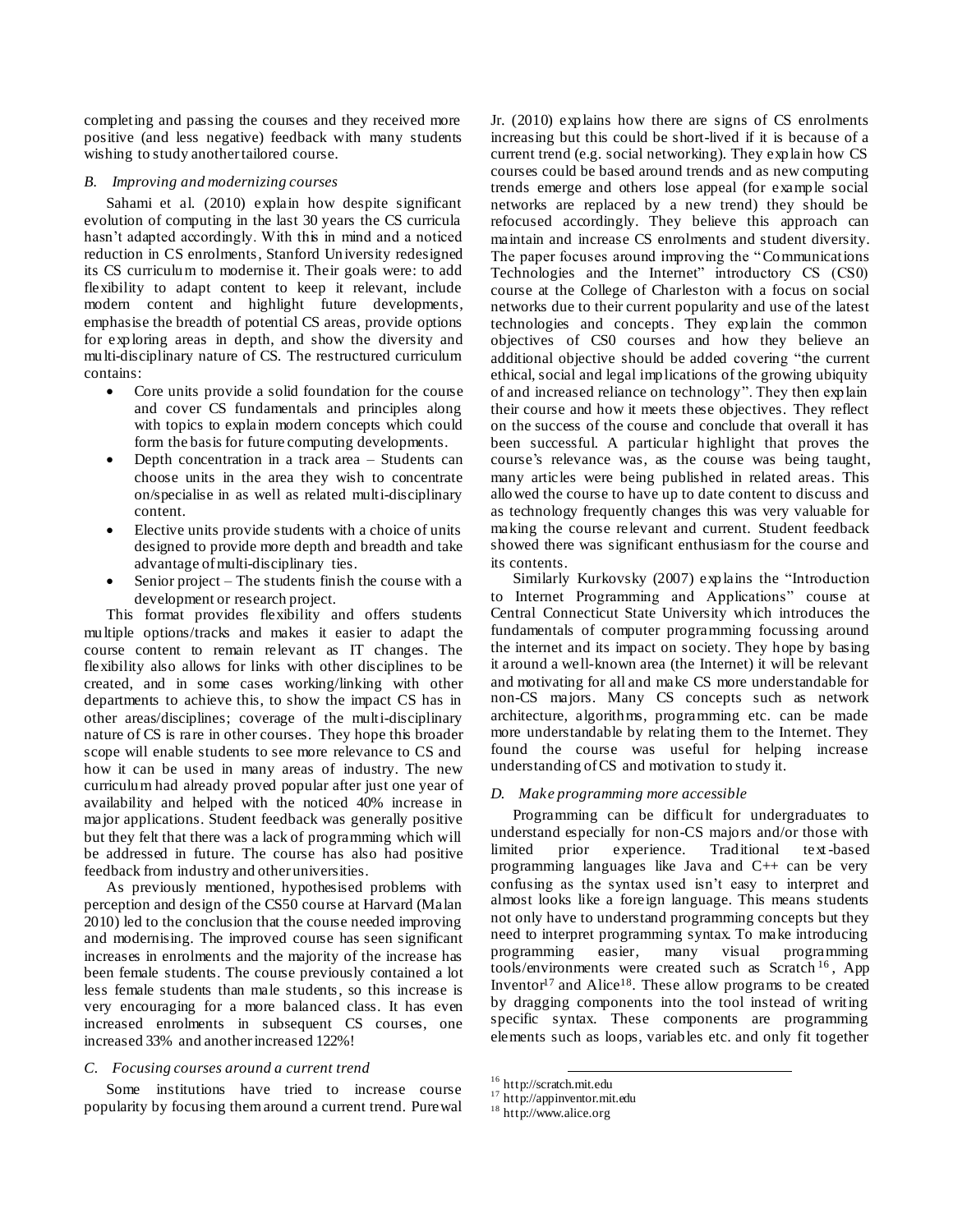in a semantically correct way. This enables students to see how programming concepts such as loops work, without needing to worry about specific syntax and can easily see their mistakes; for example if a component doesn't fit in the chosen location it will alert the user. These tools are intuitive, make programming fun/motivating and are used in CS courses to increase interest in programming, CS courses and careers and to improve course retention and success rates.

Wolber (2011) discusses some initial tutorial examples for Java, Scratch and App Inventor. As Java is text-based and object-oriented it means even the most basic example (displaying "Hello World!" on the screen) involves introducing many complex terms/concepts which are hard to explain to new programming students; they probably won't understand it fully until much later in the course. The initial tutorial examples for Scratch and App Inventor are a lot easier to understand due to the drag-and-drop system. Scratch and App Inventor are very similar and both use blocks (components) that fit together to create the required functionality (e.g. looping through code) and have puzzle style connections that only allow blocks to fit together in a semantically correct way. The main difference between Scratch and App Inventor is that Scratch is contained within the programming tool/environment (although applications can be shared on the Scratch website) whereas App Inventor creates Android applications and can be run on Android mobile devices as well as within its emulator. Due to these reasons as well as for its ability to perform mobile tasks like sending text messages to give applications a real-world purpose, Wolber chose App Inventor for their introductory CS course. It helped the students easily understand programming concepts, quickly create applications with realworld uses and motivated them to tackle more complex programming problems.

Morelli et al. (2010) explains a project to investigate whether App Inventor could be used to teach K-12 students Computational Thinking. It focussed on ideas and lesson plans around App Inventor and created applications that should appeal to the K-12 demographic. The project started with students using App Inventor and then teaching it to some teachers. They conclude that while it is too early to make strong conclusions, it has been a success and App Inventor has proved to be accessible and powerful, can provide an Object-Oriented Programming model, can be used for problem-driven learning, has motivational potential, is relevant and can support learning.

Uludag et al. (2011) explains a CS0 course that uses Scratch, App Inventor and Lego Mindstorms. They explain the value to App Inventor such as its ease of use, the popularity of Android smartphones and its support for the Lego Mindstorm robotics interface. The course includes interesting practical laboratory style lessons which aim to relate to real-world experiences, be inspirational, motivational and "cool". Due to Scratch being slightly more basic than App Inventor while very similar, they use it to introduce programming prior to the use of App Inventor. They use App Inventor to control Lego Mindstorm robots to make the course more engaging and provide more

satisfactory feedback as a result of using programming. They hadn't assessed the courses effectiveness at the time.

Alice is another popular visual programming tool/environment for teaching Object-Oriented Programming (OOP). It is based around 3D animations that demonstrate programming concepts using a simple drag-and-drop system. Many institutions (Mullins et al. 2009; Cooper et al. 2010;) use it is a first programming tool to introduce programming before moving onto other more complex text-based programming languages such as Java and find it is ideal due to its use of OOP. However Adams (2010) considers Alice to be quite complex for initial programming lessons and recommends Scratch is used to introduce programming basics before using Alice. Whereas Malan and Leitner (2007) consider Scratch alone as a suitable basis prior to learning Java. In a similar way to the work by Uludag et al. (2011) Alice can also be used to control robots to make a CS course more engaging (Wellman et al. 2009). Alice has also proven to be useful for transitioning into programming with C++ (Johnsgard and McDonald 2008).

Lewis (2010) evaluates the opinions and learning outcomes of students learning programming using a textbased language (Logo), versus a visual programming tool/language (Scratch). They predicted that because Scratch is visual that students would have a more positive attitude towards it, and consequently programming in general, and have a greater understanding of loops and conditional statements. However they found that Scratch only provided a greater understanding of conditional statements. Also Logo provided students with greater confidence in programming versus Scratch which is opposite to their hypothesis. Students gave both Logo and Scratch a similar difficulty rating and they are similarly motivated to continue programming after using either of them.

# *E. Different teaching approaches and learning techniques*

Many different approaches and learning styles have been tried to improve student engagement, success rates and interest in CS courses. Many courses have found success by relating their content to real-world examples to help provide context and understanding of the value of IT. Uludag et al. (2011) discuss how they believe by basing their course around the constructionist learning theory (learning by doing/making) and active learning with the use of creating Lego Mindstorms robots makes programming more engaging as students can see the effects of it over a physical object. Wolber (2011) however, replaced the Mindstorms element of their course with App Inventor, as mobile applications can provide more relevance to students lives than robots do. Harvard's CS50 course (Malan 2010) uses many learning techniques (lectures, seminars, videos, anonymous bulletin boards etc.) to allow for different learning styles and improve self-learning, problem solving, student engagement, confidence etc. McFarland (2004) identifies three main approaches for teaching CS; breadthfirst (covers a wide range of topics to provide a broad introduction to CS), depth-first (focuses on topics in more depth such as a programming focused course) and a blended/balanced approach. Their research led Western New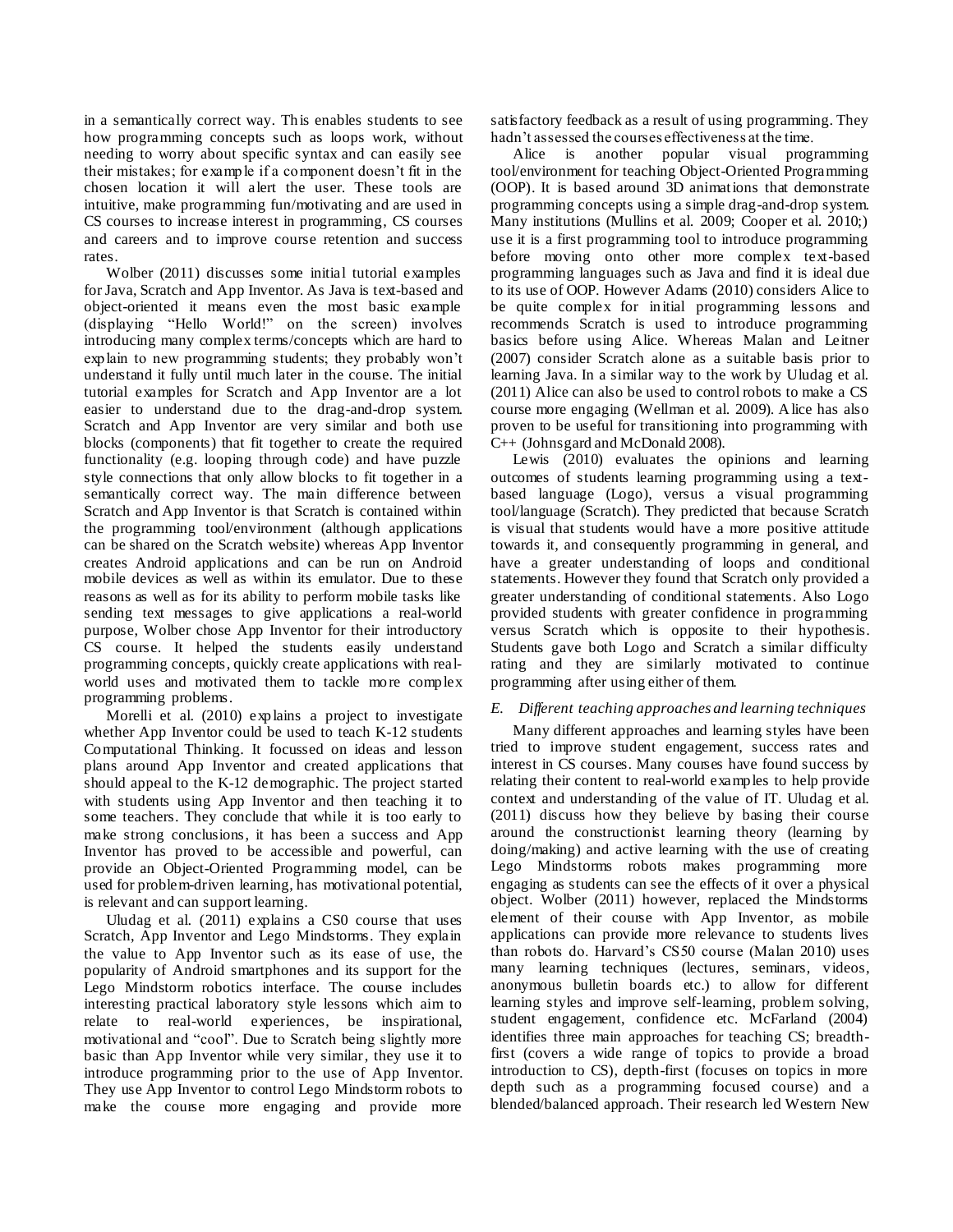Mexico University to use a balanced approach by starting with breadth-first topics to properly introduce CS and then take a depth-first approach to teach programming concepts. Goldman (2004) introduces a concepts-first approach where their introductory CS course uses JPie (a visual programming tool/environment for creating Java applications) to introduce key CS concepts and software development. Anewalt (2008) uses a non-traditional approach for a CS0 course by using kinaesthetic learning activities including the use of physical props, hands-on labs, competitions and games. The activities (including unusual activities like using playdough to teach classes and objects) are used to help students understand key CS concepts.

## *F. Outreach projects*

Colleges and Universities promote CS and consequently their courses via various outreach projects; these are typically via introduction/taster courses for high school/secondary school students or by helping their teachers introduce or improve CS teaching.

Adams (2010) explains a summer school outreach program for introducing programming concepts to middle school students. This has been run over multiple years and has proved to be popular and increases awareness of CS, and many students wish to continue learning programming and consider further CS courses and careers.

Cooper et al. (2010) explains a partnership between colleges/universities and middle and high schools as professional development to improve the quality of CS teaching. The pilot project resulted in an improved CS curriculum which was seen as a success and has improved CS lessons and increased CS enrolments.

Egan (2010) explains a one day event/program described as a non-programmer's programming contest designed to show the value of CS to high school students (targeting those with good mathematics and problem solving skills) and their teachers. It focused around group tasks/challenges based around programming skills to provide a fun introduction to programming. It received very positive feedback from students and teachers and it showed the event had improved perceptions of CS.

Morreale et al. (2010) describes a one day workshop run by a university to help high school teachers teach CS. It was aimed at enhancing CS teaching and improving college/university CS success rates as well as making CS more appealing to students. They also hope that teachers will recommend CS as a further study option and career and ideally recommend study at their university. The workshop was a success as it met these goals.

# VII. CONCLUSION

Although CS enrolments and interest remains low we can see signs of a more positive future with CS enrolments and degree production beginning to rise. There is a lot of work being done on improving perception and understanding of CS via enhanced education, outreach projects, new visual tools for learning programming, online learning etc. Students are more engaged and motivated by these new approaches and there has been improved retention and grades as students

see the value and relevance of CS. However it is vital to keep the content modern and relevant to reflect changes in the computing field, including following the latest trends. If a course is based on a popular trend to engage interest and that trend loses popularity in favour of something new, then the course should refocus to cover the new area of interest. The computing environment is constantly changing with regular new innovations which can be a huge attraction for students pursuing CS education. Therefore, course content should adapt to cover the latest computing concepts, technology, trends etc. to remain relevant and retain students' interest.

As governments, industry, professional bodies and educational institutions are realising the need to refocus computing education to being CS focused as well as incorporating ICT, then educators will need to adjust course content accordingly. This is currently very relevant in the UK school system as the new computing curriculum is being introduced replacing the existing ICT curriculum. As previous computing teaching was ICT focused (this typically covered usage of applications like the Microsoft Office suite) teachers may only have learned ICT skills and have no or little CS skills. Teachers will probably need support as they design lessons based on the new computing curriculum and therefore there is a lot of current research around looking at ways to support this process. This could be for example designing course content, finding appropriate tools for teaching specific subjects like programming, assessment methods and so forth.

#### ACKNOWLEDGMENT

The author would like to thank Dr Philip Davies for his guidance on writing literature review papers and Dr Sheridan Jeary for her advice on finding a suitable research topic.

#### **REFERENCES**

ACM/IEEE CS Joint Task Force on Computing Curricula, 2001. *ACM/IEEE Computing Curricula 2001, Computer Science (CC2001)*. New York: ACM. Available from:

http://www.acm.org/education/curric\_vols/cc2001.pdf [Accessed 09 May 2013].

Adams, J.C., 2010. Scratching Middle Schoolers' Creative Itch. In: *Proceedings of the 41st ACM technical symposium on Computer science education*, SIGCSE '10, 10-13 March 2010 Milwaukee. New York: ACM, 356-360. Available from: http://dl.acm.org/citation.cfm?id=1734385 [Accessed 17 May 2013].

Aspray, W., Mayadas, F., and Vardi, M. Y., 2006. *Globalization and Offshoring of Software: A Report of the ACM Job Migration Task Force*. New York: ACM. Available from: http://www.acm.org/globalizationreport/ [Accessed 03 May 2013].

Anewalt, K., 2008. Making CS0 fun: an active learning approach using toys, games and Alice. *Journal of Computing Sciences in Colleges*, 23 (3), 98-105.Available from: http://dl.acm.org/citation.cfm?id=1295133 [Accessed 17 May 2013].

Carter, L. 2006. Why Students with an Apparent Aptitude for Computer Science Don't Choose to Major in Computer Science. In: *Proceedings of the 37th SIGCSE technical symposium on Computer science education*, SIGCSE '06, 1-5 March 2006, Houston, Texas, New York: ACM, 27-31. Available from: http://dl.acm.org/citation.cfm?id=1121352 [Accessed 17 May 2013].

Cooper, S., Dann, W. and Harrison, J., 2010. A K-12 College Partnership. In*: Proceedings of the 41st ACM technical symposium on Computer science education*, SIGCSE '10, 10-13 March 2010 Milwaukee. New York: